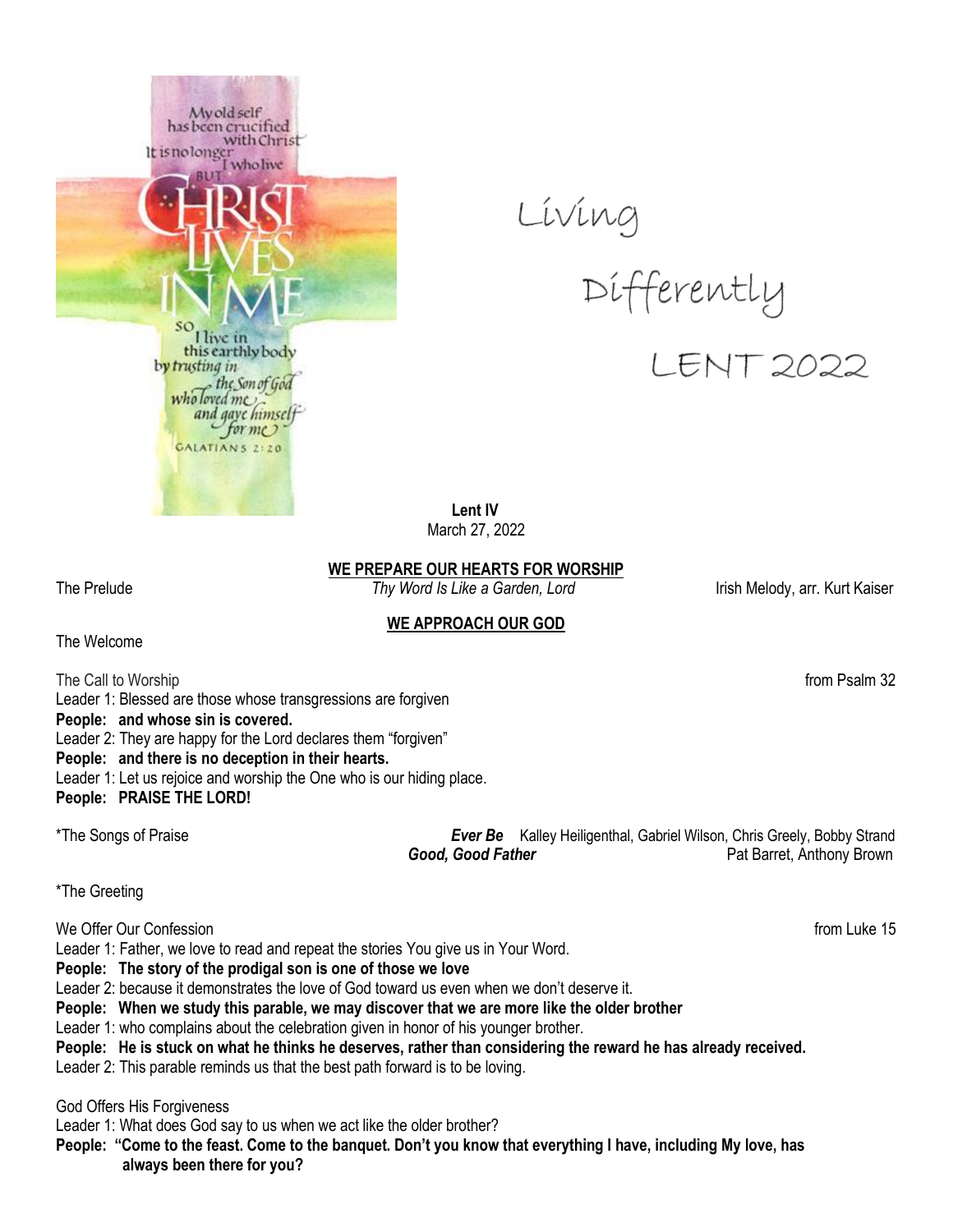Leader 2: There is enough of the fatted calf for everyone." **People: Praise the Lord!**

| *The Hymn of Response                                                                                       |                                                  | Amazing Grace John Newton, NEW BRITAIN, adapt., harm. Edwin O. Excell                                                             |  |  |  |
|-------------------------------------------------------------------------------------------------------------|--------------------------------------------------|-----------------------------------------------------------------------------------------------------------------------------------|--|--|--|
| <b>WE HEAR GOD'S WORD</b>                                                                                   |                                                  |                                                                                                                                   |  |  |  |
| The Prayer for Illumination                                                                                 |                                                  |                                                                                                                                   |  |  |  |
| The Scripture Lesson<br>Leader: This is the Word of the Lord<br>People: Thanks be to God.                   |                                                  | Luke 15:1-32                                                                                                                      |  |  |  |
| The Message                                                                                                 | "Living Differently: Loving the Broken"          |                                                                                                                                   |  |  |  |
| The Prayer of Thanksgiving, Intercession and the Lord's Prayer                                              |                                                  |                                                                                                                                   |  |  |  |
| The Assurance of God's Love                                                                                 | O Love                                           | George Matheson, Elaine Hagenberg                                                                                                 |  |  |  |
| <b>WE RESPOND TO GOD'S GOODNESS</b>                                                                         |                                                  |                                                                                                                                   |  |  |  |
| The Offering of Our Tithes and Gifts<br>The Offertory Prayer<br>The Offertory                               | (Please sign and pass the friendship registers.) | It Is Well With My Soul Horatio Spafford, Phillip Bliss, arr. David S. Abramsky                                                   |  |  |  |
| The Mission Update                                                                                          |                                                  | Chuck and Jean Van Engen                                                                                                          |  |  |  |
| The News of the Church Alive                                                                                |                                                  |                                                                                                                                   |  |  |  |
| *The Sending Song                                                                                           | <b>Reckless Love</b>                             | Cory Asbury, Caleb Culver, Ran Jackson                                                                                            |  |  |  |
| *The Benediction                                                                                            |                                                  |                                                                                                                                   |  |  |  |
| *The Postlude                                                                                               | <b>Mighty To Save</b>                            | Reuben Morgan, Ben Fielding arr. Jennifer Eklund                                                                                  |  |  |  |
| *All who are able, please stand                                                                             |                                                  |                                                                                                                                   |  |  |  |
| Bulletin & Screen Image: Galatians 2:20 © Timothy R. Botts / Eyekons<br>Chancel Choir; Praise Team          |                                                  | Worship Leaders: Preaching - Pastor Bud Pratt; Liturgists - Tony & June Williams; Organist - Beth Sweers; Cellist - Kevin Sweers; |  |  |  |
| Please follow our church social media pages:<br>Instagram: frcgrandville<br>Facebook: First Reformed Church |                                                  |                                                                                                                                   |  |  |  |
| <b>Stewardship Update:</b><br>March 20 Collection Plate                                                     | \$13,710.00                                      |                                                                                                                                   |  |  |  |

| Online Giving:                 | 4,951.00     |
|--------------------------------|--------------|
| Total Offering:                | 18,661.00    |
|                                |              |
| Average weekly offering needed |              |
| to make 2022 budget            | \$18,258.00  |
| 2022 Annual budget             | \$949,429.00 |
| Text to Give - 616-208-4301    |              |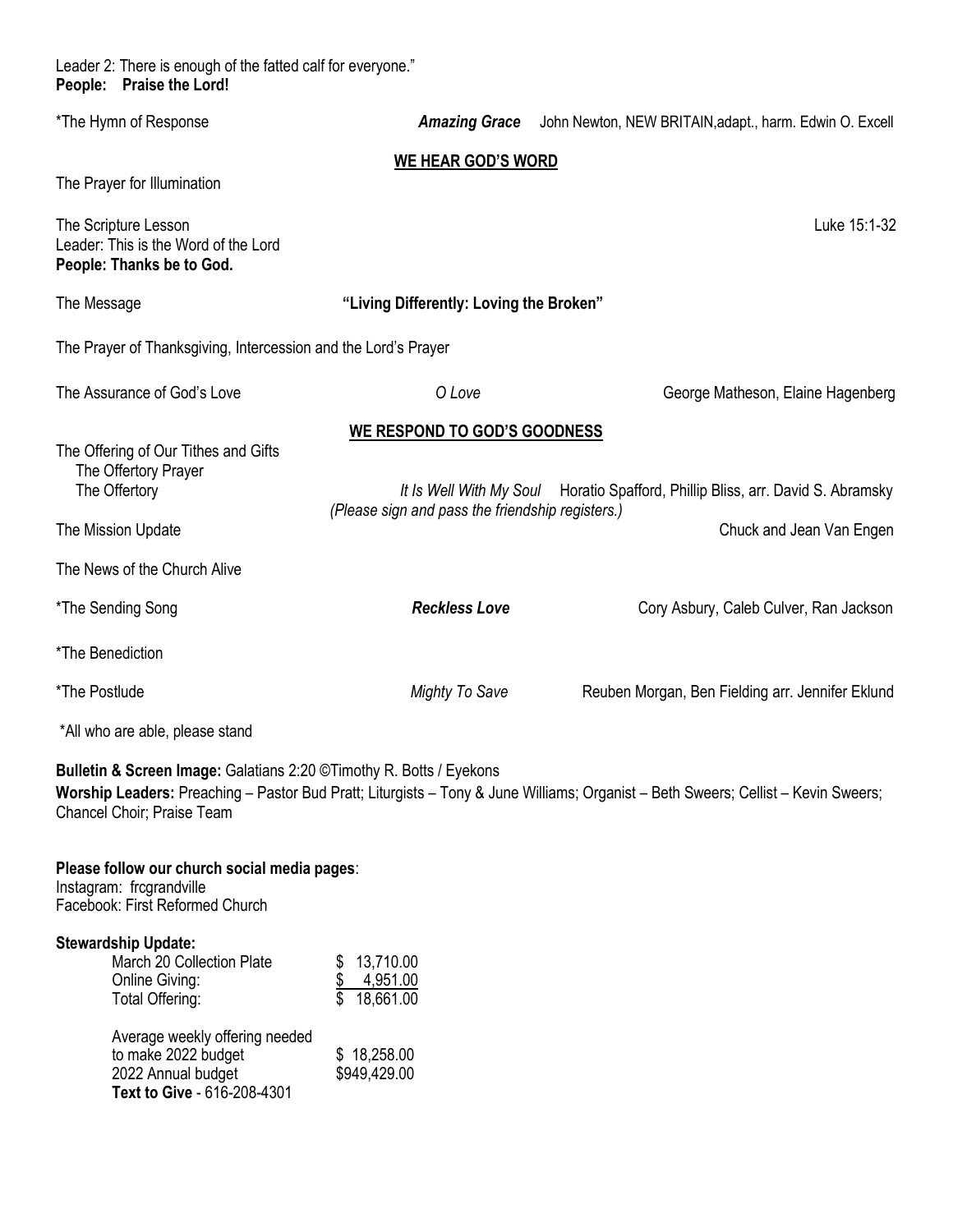## **A Reminder from the Deacons:**

Members who have picked up their 2022 offering envelopes may have noticed that there is an envelope included for Reformed Church in America assessments. Each year, our church pays approximately \$100 per confessing member to the denomination in assessments. If you would like to help our congregation offset these costs, your gifts are welcome at any time using that envelope. Thank you for your continued support.

# **TODAY'S HAPPENINGS**

## **Sunday Children's Programming Schedule:**

**3rd, 4th and 5th Sunday of the month**:

Nursery ages - can be dropped off in the nursery when you arrive & picked up after the worship service.

Ages 3 years – Kindergarten can be dropped off in room #113 South when you arrive and picked up after the worship service. 1st Grade-5th Grade can be dropped off in the downstairs Assembly Room AFTER the worship service & picked up at 11:30 am

#### **Middle School** (6th - 8th grades) & **High School** (9th - 12th grades) **Bible study** meets in the Youth Lounge following worship. Donuts provided.

**Middle School youth group** meets on Sundays from 4:00pm - 5:30pm in the Youth gym.

**High School youth group** meets on Sundays from 6:30pm - 8:00pm in the Youth gym

#### **YOUTH HAPPENINGS**

Young Life (9<sup>th</sup>-12<sup>th</sup> grade) – meets Monday, March 28, at 7:27pm at church. Questions? Contact Jon Hull at [jon@firstgrandville.org](mailto:jon@firstgrandville.org) or 517-803-5686.

WyldLife (7<sup>th</sup>-8<sup>th</sup> grade) – Meets the 1<sup>st</sup> & 3<sup>rd</sup> Tuesdays of the month in the Family Life Center. Contact Paige Corfixsen – 616-710-0865 or Emma Kukla – 616-666-4811 with questions.

#### **Youth Mission Trip fundraisers:**

**Pop can drive** - There will be a labeled trash can in the Youth Lounge all year for you to drop off your empty cans.

**College Scholarships:** Scholarship forms are available in the office (on the shelf under the mailboxes) or online. These are for anyone who is a member of church and going to college in Fall 2022. They are due in the office no later than **Friday, April 8, at noon.**

**Maple Tree Preschool Registration** - Preschool registration for 2022-2023 has begun! If you know of a family looking for a preschool, please have them check out [www.mapletreepreschool.org](http://www.mapletreepreschool.org/) and [Maple Tree Preschool's](https://www.facebook.com/Maple-Tree-Preschool-107534002642706) Facebook page.

#### **OTHER HAPPENINGS**

**Anna Circle** – meets the 2nd and 4th Tuesdays of the month from 9:30am – 11:00am in the upstairs small adult ed room. We are studying the book *No Offense* by Craig Groeschel.

**Esther Circle** – meets the 1<sup>st</sup> Tuesday of the month at 9:30am in the upstairs adult ed room. We are studying the Twenty Third Psalm.

**Men's Bible Study** meets on the second and fourth Thursday of each month at 2:30 PM. We meet at Marge's Donut Den, 1751 28th St., Wyoming, MI. Our leaders are David Bast and Mark Davis. All are welcome!

**Bells of Joy –** Tuesdays, 6:30pm

**Praise Team** – Wednesday, 5:30pm

**Chancel Choir** – Wednesdays, 6:30pm

#### **LOOKING AHEAD**

**Inquirer's class** - An Inquirer's Class is planned for April 24 through May 15 (four weeks) taught by Pastor Bud for those interested in considering First Reformed Church as their potential church home. (Class held on Sundays at 11:00 in Pastor Bud's office). Please email [mail@firstgrandville.org](mailto:mail@firstgrandville.org) if you would like to attend.

**Director of Children's Ministries** – There is a job opening currently as we seek to fill the position of Children's Ministry Director. The job description has been posted on various sites, and there are copies on the table in the narthex as well.